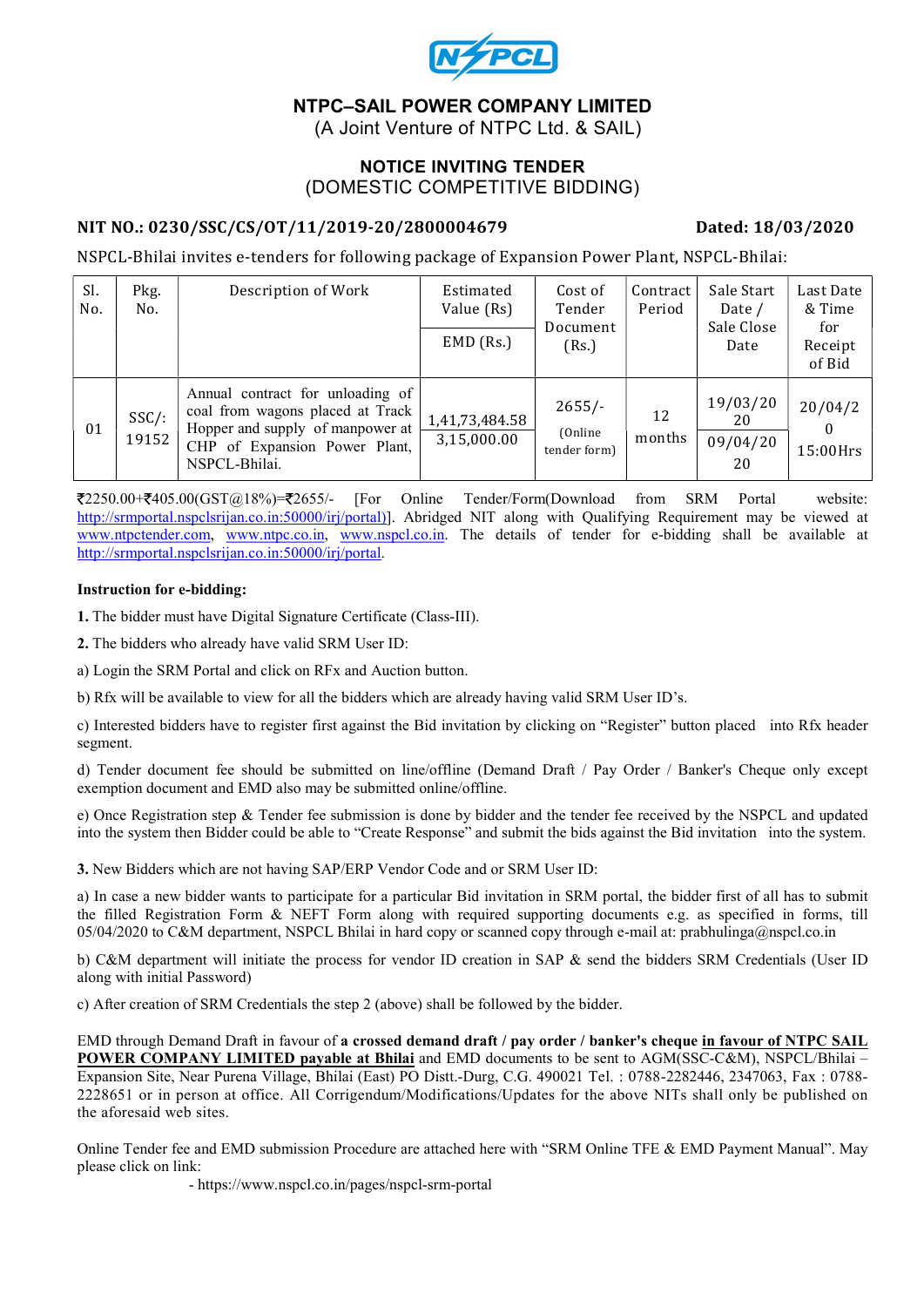# QUALIFYING REQUIREMENT

### 1. Annual Contract for Unloading of coal from wagons placed at Track Hopper and Deployment manpower at CHP of Expansion Power Plant, NSPCL-Bhilai.

- 1. The agency should have valid PF registration number.
- 2. The average annual turnover of the Bidder in the preceding three (03) financial years as on the first schedule date of Techno-commercial bid opening shall not be less than Rs. 187.77 lakh.
- 3. The bidder should have executed work of unloading of coal/mineral from Railway wagons for a minimum period of one year during last 7 years as on the first schedule day of Techno-commercial bid opening of the following values:
	- a) Single order having value not less than Rs. 150.22 lakh

OR

- b) Two orders having value not less than Rs 93.89 lakh
	- OR
- c) Three orders having value not less than Rs. 75.11 lakh

#### Note:

- 1) The executed value shall be considered inclusive of Service tax/GST.
- 2) Minimum period of one year means execution of at least one year for all the orders in Sl. No. 3.
- 3) While computing the annual turnover other income shall not be considered.
- 4) In case where audited results for the last preceding financial years as on the date of Techno-Commercial bid opening are not available, the financial results certified by a practicing Chartered Accountant shall be considered acceptable. In case, Bidder is not able to submit the Certificate from practicing Chartered Accountant certifying its financial parameters, the audited results of three consecutive financial years preceding the last financial year shall be considered for evaluating the financial parameters. Further, a Certificate would be required from the CEO/CFO/Proprietor/Partners as per the format enclosed in the bidding documents stating that the financial results of the Company are under audit as on the date of Techno-Commercial bid opening and the Certificate from the practicing Chartered Accountant certifying the financial parameters is not available.